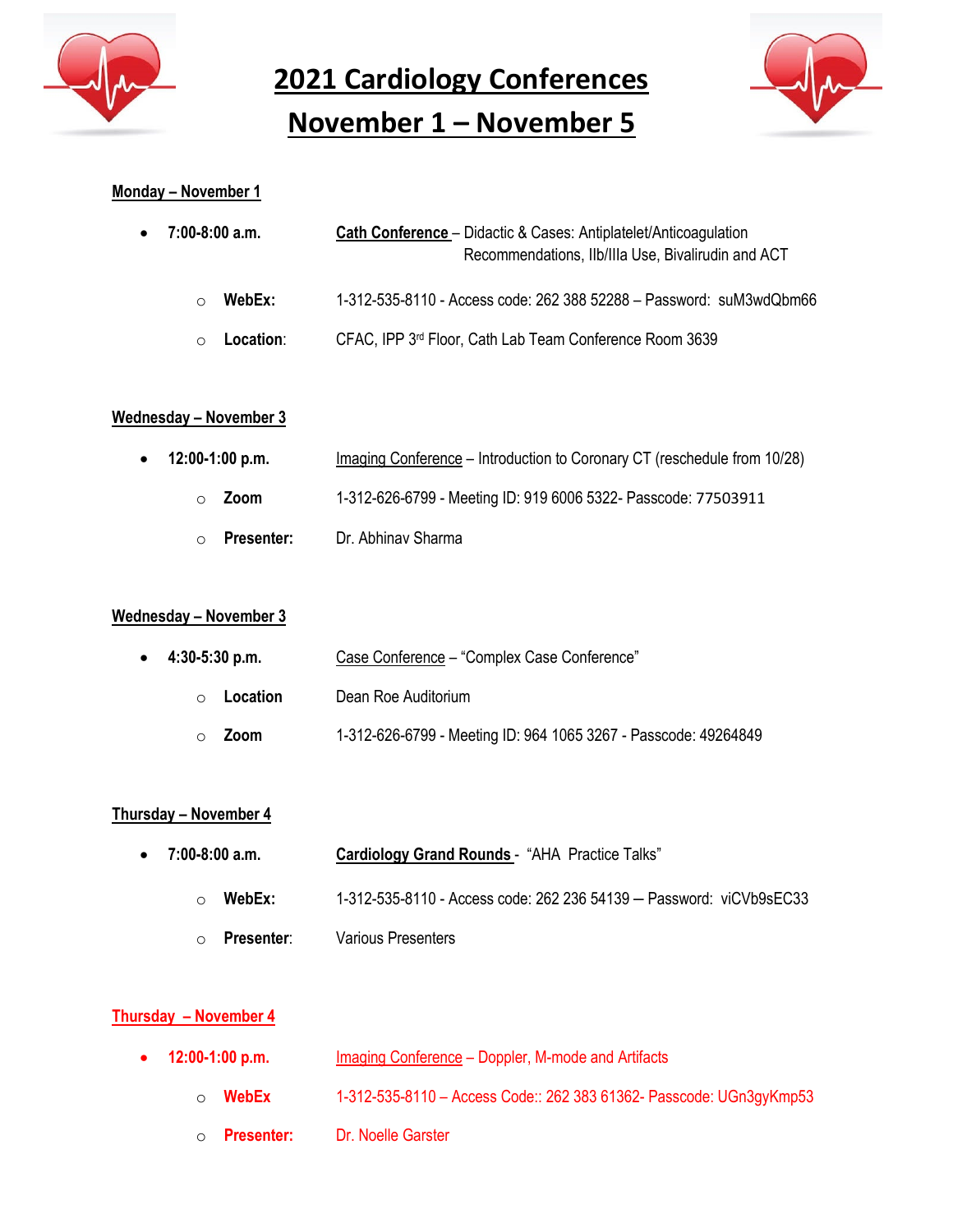

**2021 Cardiology Conferences**

# **November 8 – November 12**



# **Monday – November 8**

| ● 7:00-8:00 a.m.    | Cath Conference – "Antiplatelet/Anticoagulation Recommendations, Ilb/Illa Use, |
|---------------------|--------------------------------------------------------------------------------|
|                     | Bivalirudin and ACT"                                                           |
| WebEx:<br>∩         | 1-312-535-8110 - Access code: 262 388 52288 - Password: suM3wdQbm66            |
| Location:<br>$\cap$ | CFAC, IPP 3rd Floor, Cath Lab Team Conference Room 3639                        |
|                     |                                                                                |

# **Tuesday – November 9**

| $\bullet$ 7:00-8:00 a.m. | <b>EP Conference</b> – "Fellows Presentation"                       |
|--------------------------|---------------------------------------------------------------------|
| WebEx:                   | 1-312-535-8110 - Access code: 262 237 24566 - Password: JqxucTiu373 |
| <b>Presenter:</b>        | Venkata Puppala, MD                                                 |

# **Wednesday – November 10**

| $\bullet$ 4:30-5:30 p.m. | Case Conference - "Complex Case Conference"                     |
|--------------------------|-----------------------------------------------------------------|
| Location<br>$\bigcap$    | Dean Roe Auditorium                                             |
| Zoom<br>$\cap$           | 1-312-626-6799 - Meeting ID: 964 1065 3267 - Passcode: 49264849 |

# **Thursday – November 11**

• **7:00-8:00 a.m. Cardiology Grand Rounds** - "Clinical Case of the Month" o **WebEx:** 1-312-535-8110 - Access code: 262 236 54139 – Password: viCVb9sEC33 o **Presenter**: David Soma, MD

# **Thursday – November 11**

- **12:00-1:00 p.m.** Imaging Conference "Cases: Stress Echo"
	- o **WebEx** 1-312-535-8110 Access Code:: 262 383 61362- Passcode: UGn3gyKmp53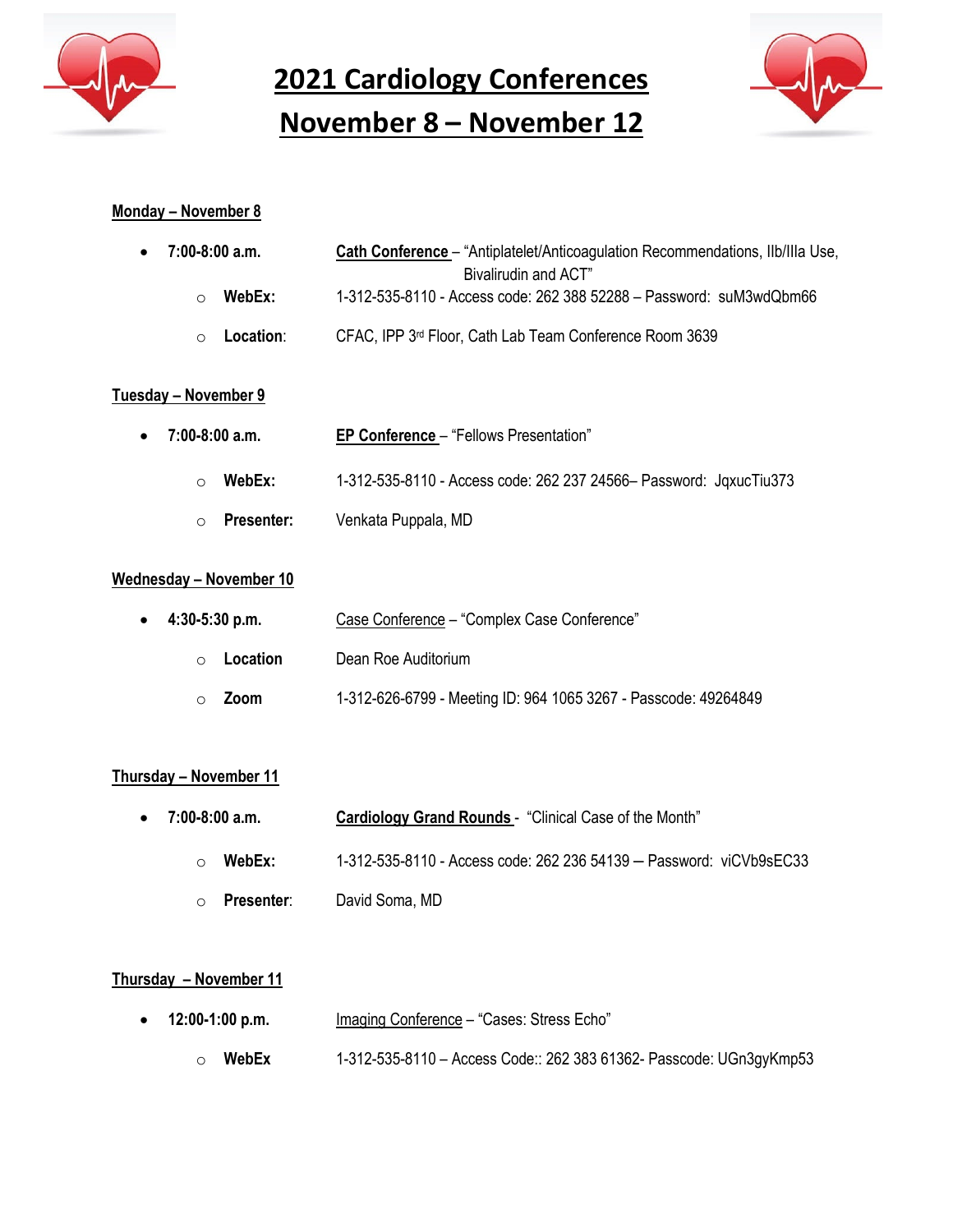

**2021 Cardiology Conferences November 15 – November 19**



## **Monday – November 15**

| $\bullet$ 7:00-8:00 a.m. | <b>Cath Conference</b> – "Journal Club"                             |
|--------------------------|---------------------------------------------------------------------|
| WebEx:<br>$\cap$         | 1-312-535-8110 - Access code: 262 388 52288 - Password: suM3wdQbm66 |
| Location:<br>$\circ$     | CFAC, IPP 3rd Floor, Cath Lab Team Conference Room 3639             |

#### **Wednesday – November 17**

| $\bullet$ 4:30-5:30 p.m. | Case Conference - "Complex Case Conference"                     |
|--------------------------|-----------------------------------------------------------------|
| Location<br>$\bigcap$    | Dean Roe Auditorium                                             |
| Zoom                     | 1-312-626-6799 - Meeting ID: 964 1065 3267 - Passcode: 49264849 |

#### **Thursday – November 18**

| $\bullet$ 7:00-8:00 a.m.        | <b>Cardiology Grand Rounds</b> - "Postural Orthostatic Tachycardia Syndrome |
|---------------------------------|-----------------------------------------------------------------------------|
|                                 | Management in COVID Long-haulers"                                           |
| WebEx:<br>◯                     | 1-312-535-8110 - Access code: 262 236 54139 - Password: viCVb9sEC33         |
| <b>Presenter:</b><br>$\bigcirc$ | Pam R Taub, MD – University of California-San Diego, La Jolla, CA           |

## **Thursday – November 18**

| $\bullet$ 12:00-1:00 p.m.    | Imaging Conference – "Tips and Tricks for TEE"                      |
|------------------------------|---------------------------------------------------------------------|
| WebEx<br>∩                   | 1-312-535-8110 - Access Code:: 262 383 61362- Passcode: UGn3gyKmp53 |
| <b>Presenter:</b><br>$\circ$ | Noelle Garster, MD                                                  |

#### **Friday– November 19**

- **7:00-8:00 a.m. M&M's**  "M&M's"
	- o **WebEx:** 1-312-535-8110 Access code: 120 170 4665 Password: mcGPpxJ3f33
	- o **Presenter**: Cardiology Fellows